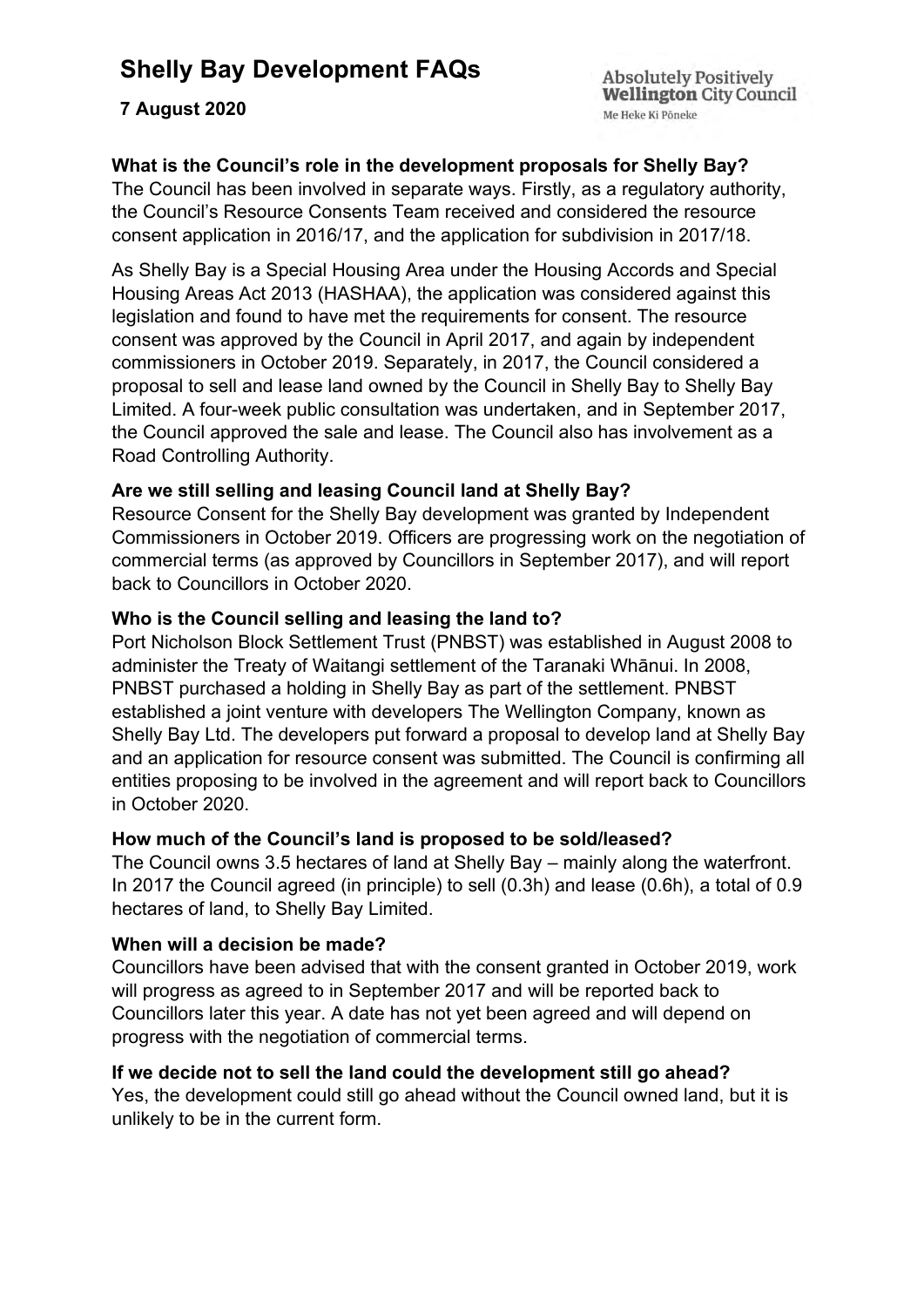# **Shelly Bay Development FAQs**

# **7 August 2020**

**Absolutely Positively Wellington City Council** Me Heke Ki Pôneke

### **What would the Council do with the land and deferred maintenance if the sale doesn't go through?**

Options for this are being assessed and will be included in the Council papers which will be presented to the Council around October 2020.

#### **What is the Council's involvement in the Mau Whenua court case?**

We are not party to any proceedings relating to the sale of land by Port Nicholson Block Settlement Trust at Shelly Bay.

### **What is the status of the Shelly Bay Review?**

At this time, the proposed review of the Shelly Bay process remains tabled as per the meeting of 22 August 2019: [https://wellington.govt.nz/~/media/your](https://wellington.govt.nz/~/media/your-council/meetings/committees/city-strategycommittee/2019/08/csc-minutes-22-aug-2019---with-attachments.pdf)[council/meetings/committees/city-strategycommittee/2019/08/csc-minutes-22-aug-](https://wellington.govt.nz/~/media/your-council/meetings/committees/city-strategycommittee/2019/08/csc-minutes-22-aug-2019---with-attachments.pdf)[2019---with-attachments.pdf](https://wellington.govt.nz/~/media/your-council/meetings/committees/city-strategycommittee/2019/08/csc-minutes-22-aug-2019---with-attachments.pdf)

## **What is happening to Shelly Bay Road?**

Councillors have been advised that with the consent decision granted in October 2019, work will progress as agreed to in September 2017. This includes investigating any upgrade of Shelly Bay Road beyond a level required by the developer's resource consent.

At the Councillor Workshop on Wednesday 4 August, Council officers advised that approaches to engagement on Shelly Bay Rd will be brought for their consideration in October 2020.

### **What is the road width specified for the proposed Shelly Bay development? How is this set?**

The proposed road width is 6m with a 1-1.5m shared walking/cycleway. It is set based on the Transportation Assessment Report included as part of the resource consent application and considered by the independent commissioners.

#### **What precautions would be in place to manage the risk of sea level rise?**

It is a condition of the resource consent that any new buildings constructed on an allotment must have the following minimum floor levels:

A. Reduced Level 3.05m (WCC New City Datum) for any new non-habitable building;

B. Reduced Level 3.60m (WCC New City Datum) for any new habitable building.

The independent commissioners were satisfied that the design minimum floor levels provide an appropriate means of protecting the properties from inundation, including a suitable allowance for possible future sea level rise.